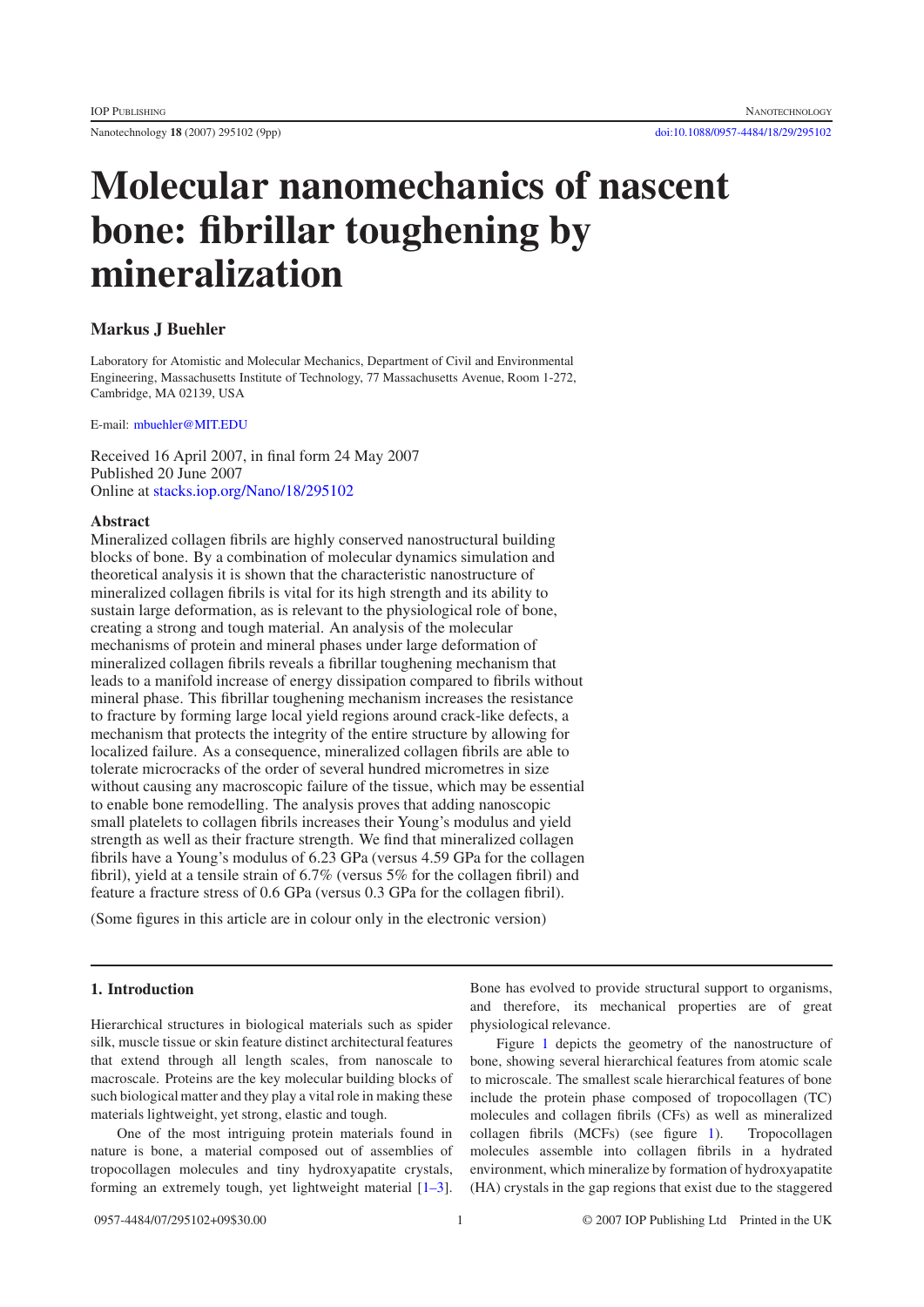<span id="page-1-0"></span>

**Figure 1.** Geometry of the nanostructure of bone, showing several hierarchical features from atomic scale to microscale. A simple schematic diagram is given of the hierarchical structure of mineralized collagen fibrils, forming the most basic building block of bone [\[1,](#page-7-0) [3\]](#page-7-1). Three polypeptide strands arrange to form a triple helical tropocollagen molecule. Tropocollagen molecules assemble into collagen fibrils in a hydrated environment, which mineralize by formation of hydroxyapatite (HA) crystals in the gap regions that exist due to the staggered geometry. Mineralized collagen fibrils combine with the extrafibrillar matrix to fibril arrays, which form fibril array patters [\[1,](#page-7-0) [3,](#page-7-1) [8\]](#page-7-2). Typically, a total of seven hierarchical levels are found in bone. The present work is limited to the scale of mineralized fibrils, with the objective of providing insight into the most fundamental scales of bone and its deformation mechanics under tensile loading.

geometry. MCFs arrange together with an extrafibrillar matrix (EFM) to form the next hierarchical layer of bone. While the structures at scales larger then MCFs vary for different bone types, mineralized collagen fibrils are highly conserved, nanostructural primary building blocks of bone that are found universally [\[3–7\]](#page-7-1). Each MCF consists of TC molecules with approximately 300 nm length, arranged in a characteristic staggered pattern. Gap regions in this arrangement are filled with tiny hydroxyapatite (HA) crystals. The present work is limited to the scale of mineralized fibrils, with the objective of providing insight into the most fundamental scale of bone and its deformation mechanics under tensile loading.

The mechanical properties of bone have received significant attention. Particular effort has been devoted to understanding the mechanisms that make bone tough. Whereas some experimental evidence suggests that the sub-micrometre structure is critical for the mechanical properties of macroscopic bone [\[5,](#page-7-3) [7–13\]](#page-7-4), other results indicate that macroscopic mechanisms such as crack bridging or microcracking [\[14–17\]](#page-7-5) contribute to the toughness of bone. Concepts such as sacrificial bonds and hidden length [\[10,](#page-7-6) [11,](#page-7-7) [18\]](#page-7-8) suggest toughening mechanisms that occur between different mineralized collagen fibrils.

However, due to the structural complexity of bone, the analysis and quantification of the deformation mechanisms at the ultra-scale of individual mineralized collagen fibrils (MCFs) remains an area that is not well understood. Limited

<span id="page-1-1"></span>

Figure 2. Overview of the two structures considered here; subplot (a) shows a CF and subplot (b) shows an MCF. The structures are loading in uniaxial tension along the axis of the TC molecules.

knowledge exists about whether, and if yes, how, molecularscale mechanisms within single MCFs contribute to the toughness and stiffness of bone, as well as for its ability to repair itself. The effect of precipitating mineral crystals during bone formation remains unknown.

Most theoretical and computational analyses of bone have been carried out at continuum scales [\[19\]](#page-7-9), neglecting the particular complexities of molecular interactions and chemistry. To date, there exists no molecular model of the nanostructure of bone that enables a rigorous linking between molecular and tissue scales. It is emphasized that previous atomistic and molecular models of collagen fibrils have not included any mineral phase [\[20–22\]](#page-7-10).

In the studies reported here, a simple molecular model of MCFs is utilized that provides a fundamental description of its nanomechanical properties. The small and large deformation mechanics of a pure collagen fibril and a mineralized collagen fibril are systematically compared (see figure [2\)](#page-1-1). Both structures are subject to identical tensile loading in the direction of the molecular axis of the TC molecules. Comparing the deformation mechanisms, stress– strain behaviour and energy dissipation reveals insight into the effect of mineralization. It is found that mineralization leads to an increase in stiffness, yield stress, fracture stress and energy dissipation. The study reveals how a highly dissipative, yet strong material can be formed out of a soft polymeric collagen phase and hard, brittle HA by arranging molecules and crystals at characteristic nanostructured length scales.

## **2. Computational model**

The computational model is developed with the aim of elucidating the generic behaviour and deformation mechanisms of MCFs.

## *2.1. Model geometry*

The model is a simple two-dimensional (2D) system of a mineralized collagen fibril, based on an earlier model of pure collagen fibrils [\[21\]](#page-7-11), extended to describe an additional mineral phase. The CF consists of a staggered array of TC molecules. The gap zones in the CF  $[3, 8, 23]$  $[3, 8, 23]$  $[3, 8, 23]$  $[3, 8, 23]$  $[3, 8, 23]$  are filled with a single crystal that has a planar size of approximately 28 nm  $\times$  1.4 nm, filling the entire open space, resembling the presence of the HA phase, leading to an MCF.

It is noted that, as bone is formed, mineral crystals exceed the size of the gap region and penetrate into the collagen phase. The present study does not include these effects, and is thus limited to the early stages of bone formation ('nascent bone').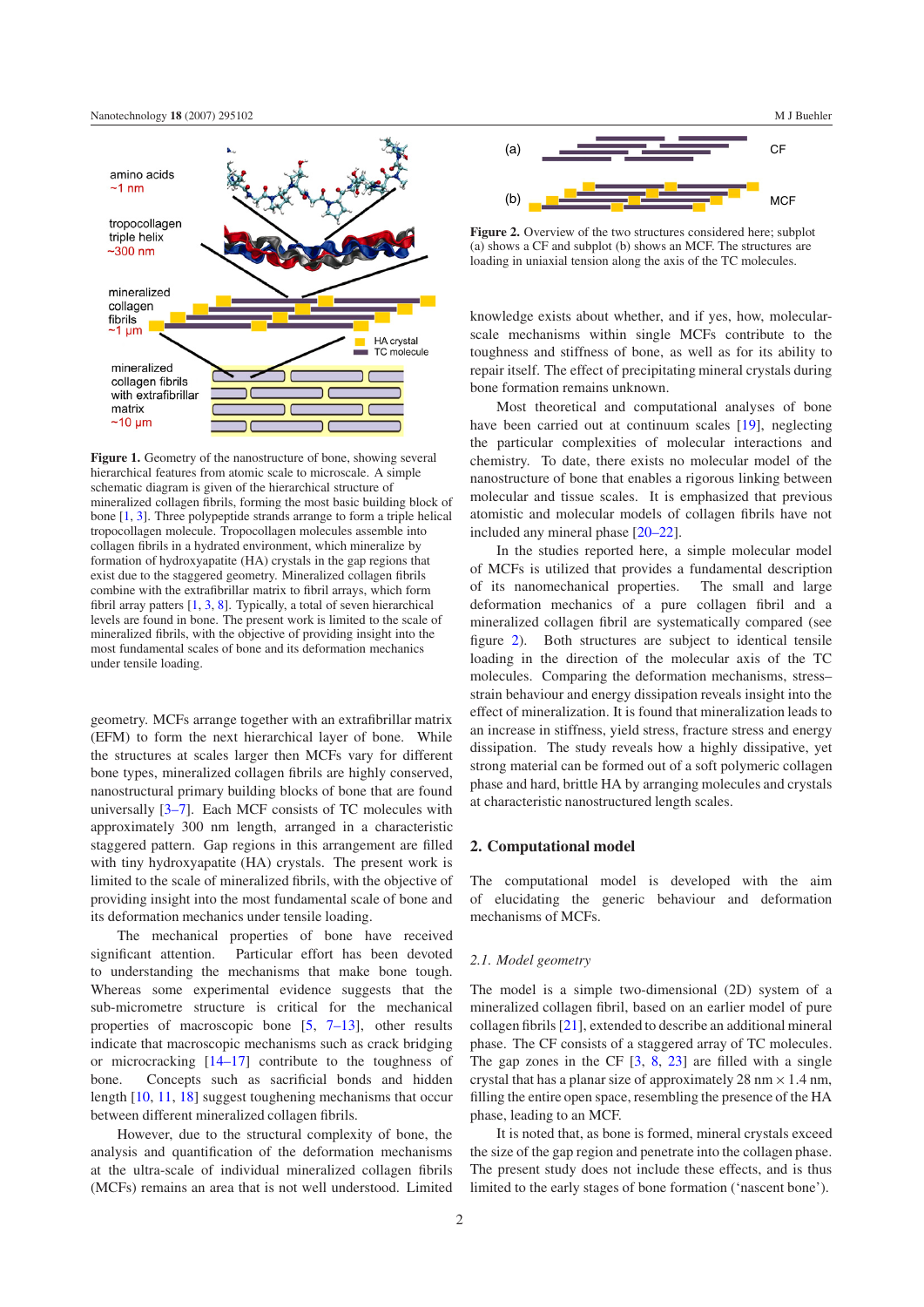The term 'hydroxyapatite' (HA) is used to refer to the mineral phase in bone, although this component is also referred to as 'dahllite' or carbonated apatite [\[3\]](#page-7-1).

References [\[20,](#page-7-10) [21\]](#page-7-11) describe a molecular model developed to describe the molecular mechanics of collagen fibrils, by explicitly considering the molecular architecture. This molecular model serves as the basis for the model developed and used for the studies reported in the present paper. However, the work reported in [\[20,](#page-7-10) [21\]](#page-7-11) does not contain any studies of MCFs. This paper presents the first molecular-scale model of the nanostructure of bone. The experimental paper [\[23\]](#page-7-12) considers a geometry that is closest to the one considered in the present paper. However, to the best of our knowledge no other molecular-scale model of the nanostructure of bone has been reported thus far.

#### *2.2. Molecular model of mineralized collagen fibrils*

The studies are carried out using a reactive mesoscopic model describing TC molecules as a collection of beads interacting according to interparticle multi-body potentials; the pure collagen model described in [\[21\]](#page-7-11) is extended here to describe the HA phase and HA–TC interactions. The equations of motion are solved according to a classical molecular dynamics (MD) scheme [\[24\]](#page-7-13) implemented in the LAMMPS simulation code [\[25\]](#page-7-14).

The total potential energy of the model is

$$
E = E_{\rm T} + E_{\rm B} + E_{\rm TC} + E_{\rm HA} + E_{\rm HA-TC}.
$$
 (1)

The terms  $E_T$  and  $E_B$  are only applied within the TC molecules. The bending energy between the three beads of a TC molecule is

$$
\phi_{\mathcal{B}}(\varphi) = \frac{1}{2}k_{\mathcal{B}}(\varphi - \varphi_0)^2, \tag{2}
$$

<span id="page-2-0"></span>with  $k_B$  relating to the bending stiffness of the molecule. The nonlinear stress–strain behaviour of individual TC molecules under tensile loading is approximated with a bilinear model (the energy  $E_T$  is given by integrating the force  $F_T(r)$  over the radial distance) [\[20\]](#page-7-10). The force between two particles is

$$
F_{\rm T}(r) = -\partial \phi_{\rm T}(r)/\partial r,\tag{3}
$$

where

$$
\frac{d\phi_T}{dr}(r) = H\left(r_{\text{break}} - r\right) \begin{cases} k_T^{(0)}(r - r_0) & \text{if } r < r_1, \\ k_T^{(1)}(r - \tilde{r}_1) & \text{if } r \ge r_1. \end{cases} \tag{4}
$$

In equation [\(4\)](#page-2-0),  $H(r - r_{break})$  is the Heaviside function  $H(a)$ , which is defined to be zero for  $a < 0$ , and one for  $a \ge 0$ . The parameters  $k_{\text{T}}^{(0)}$  and  $k_{\text{T}}^{(1)}$  are the small and large-deformation spring constants. The parameter  $\tilde{r}_1 = r_1 - k_{\rm T}^{(0)}/k_{\rm T}^{(1)}(r_1 - r_0)$ from force continuity conditions.

Intermolecular interactions between TC particles, HA particles and between HA and TC particles are described by a Lennard-Jones 12:6 (LJ) potential

$$
\phi_{\text{TC/HA/HA-TC}}(r) = 4\varepsilon \left( \left[ \frac{\sigma}{r} \right]^{12} - \left[ \frac{\sigma}{r} \right]^{6} \right),\tag{5}
$$

with  $\sigma$  as the distance, and  $\varepsilon$  as energy parameter, defined separately for different materials.

<span id="page-2-1"></span>**Table 1.** Summary of the parameters used in the mesoscopic molecular model, chosen based on atomistic modelling of solvated TC molecules, and model parameters for the HA crystal, as well as the HA–TC interactions (1 kcal mol<sup>-1</sup>  $\text{\AA}^{-1} = 69.479 \text{ pN}$ ).

| Parameter and units                                                                           | Value  |
|-----------------------------------------------------------------------------------------------|--------|
| Equilibrium bead distance, $r_0$ (in A)                                                       | 7.00   |
| Critical hyperelastic strain, $r_1$ (in Å)                                                    | 9.10   |
| Bond breaking distance, $r_{\text{break}}$ (in Å)                                             | 10.5   |
| Tensile stiffness parameter, $k_{\rm T}^{(0)}$ (in kcal mol <sup>-1</sup> $\text{\AA}^{-2}$ ) | 17.13  |
| Tensile stiffness parameter, $k_{\rm T}^{(1)}$ (in kcal mol <sup>-1</sup> $\text{\AA}^{-2}$ ) | 195.32 |
| Equilibrium angle, $\varphi_0$ (in deg)                                                       | 180.00 |
| Bending stiffness parameter, $k_B$ (in kcal mol <sup>-1</sup> rad <sup>-2</sup> )             | 15.00  |
| Dispersive parameter TC–TC interactions, $\varepsilon$ (in kcal mol <sup>-1</sup> )           | 2.8    |
| Dispersive parameter TC–TC interactions, $\sigma$ (in Å)                                      | 15.984 |
| HA crystal, $\varepsilon$ (in kcal mol <sup>-1</sup> )                                        | 26.72  |
| HA crystal, $\sigma$ (in Å)                                                                   | 3.118  |
| Mass of each mesoscale particle (in amu)                                                      | 500.00 |
| Dispersive parameter HA–TC interactions, $\varepsilon$ (in kcal mol <sup>-1</sup> )           | 25/15  |
| Dispersive parameter HA–TC interactions, $\sigma$ (in A)                                      | 7.00   |

The total energy is given by the sum over all pair-wise and three-body interactions ( $I = \{T, \text{weak}, \text{HA}\}\$ ):

$$
E_{\rm I} = \sum_{\text{pairs}} \phi_{\rm I}(r) \quad \text{and} \quad E_{\rm B} = \sum_{\text{angles}} \phi_{\rm B}(\varphi). \quad (6)
$$

## *2.3. Model parameters*

Model parameters for TC properties and interactions are identical to those in [\[21\]](#page-7-11). The model parameters have been determined by hierarchical multi-scale modelling of more accurate, fully atomistic representations of solvated TC molecules and assemblies. This training set consists of a combination of first-principles ReaxFF reactive force fields and empirical CHARMM force fields [\[21\]](#page-7-11). In order to represent the interactions with the HA phase more accurately, a smaller bead-to-bead distance is chosen. The HA crystal is represented by a simple 2D triangular lattice described by a Lennard-Jones 12:6 (LJ) potential.

The parameter  $\varepsilon_{MF}$  = 26.72 kcal mol<sup>-1</sup>, with  $\sigma_{MF}$  = 3.118 Å, which leads to a Young's modulus  $E_{HA} \approx$ 135 GPa. These parameters are determined by fitting against the experimentally determined elastic modulus of HA [\[26,](#page-7-15) [27\]](#page-7-16). This 2D LJ model leads to extremely brittle material behaviour [\[28\]](#page-7-17), thus providing a good model for the physical and mechanical properties of the HA phase.

Interactions between the HA crystal and TC molecules are described by a LJ potential with  $\sigma_{MF-TC}$  = 7 Å. The adhesion strength in this potential is chosen to be  $\varepsilon_{MF-TC}$  = 25 kcal mol<sup>-1</sup> for all HA–TC interactions, while the beginning and end of each TC molecule interacts with  $\varepsilon_{MF-TC}$  = 15 kcal mol<sup>-1</sup>. The distinction of interaction mimics weaker adhesion between HA and TC at the head of each TC molecule due to smaller contact area. The choice of these parameters corresponds to interface surface energies of  $\gamma_{\text{MF-TC}} \approx 0.375 \text{ J m}^{-2}$  and  $\gamma_{\text{MF-TC}} \approx 0.225 \text{ J m}^{-2}$ .

The parameters of the mesoscopic model are summarized in table [1.](#page-2-1)

Classical MD is used to solve the equations of motion by performing a continuous energy minimization of the system as the loading is increased, with a time step of 55 fs. After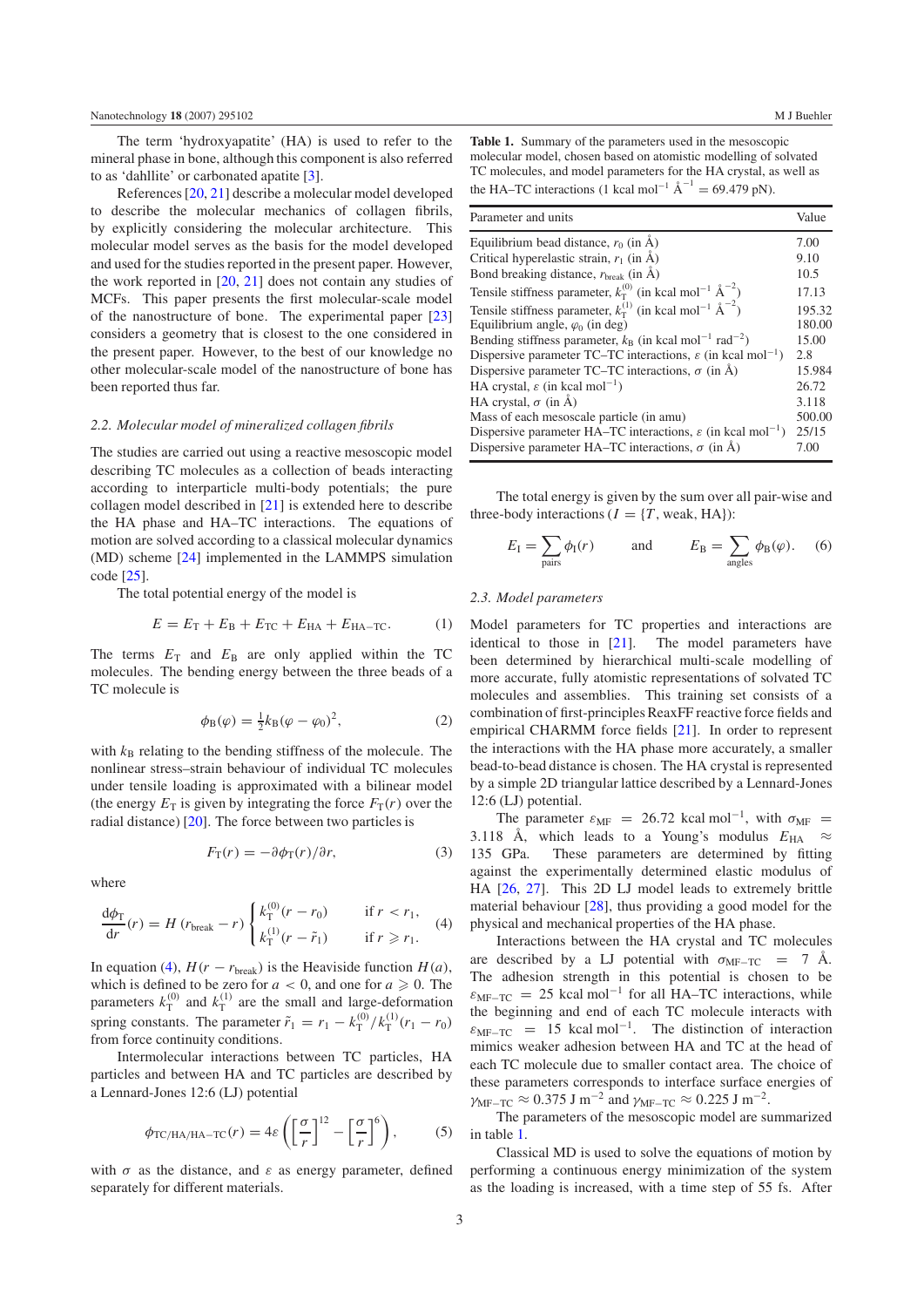energy minimization and relaxation of the initial structure, loading is applied by displacing a thin layer of particles at the ends of the system with a strain rate  $7.558 \times 10^{-8}$  per integration step. Periodic boundary conditions are applied in the direction orthogonal to pulling mimicking an infinitely large fibril, subject to uniaxial tensile loading.

It is emphasized that this simple model of the molecular and physical behaviour of the nanocomposite is designed to deliberately avoid modelling the atomistic details of bonding within the HA crystal or across the HA–TC interface. However, it enables one to model the inhomogeneous stress and strain fields as well as the fracture behaviour. Thus, the model system enables fundamental insight into the nanomechanics of mineralized fibrils.

## *2.4. Calculation of stress, tissue and component strain, strength and toughness*

The stress is calculated based on the virial theorem [\[29\]](#page-7-18), assuming an out-of-plane thickness of  $15 \text{ Å}$ . The tissue strain is calculated based on the overall dimension change of the mineralized or non-mineralized CF. The component strains are averaged over several TC molecules and HA platelets to obtain good statistics.

The term 'tissue strain'  $(\varepsilon_T)$  refers to the uniaxial tensile strain applied to the CF or MCF, defined as  $\varepsilon_T = \Delta L_x / L_{x,0}$  $(L_{x,0}$  is the initial length of the CF or MCF, and  $\Delta L_x$  is the displacement). The extension ratio or stretch  $\lambda$  is related to the strain via  $\lambda_i = 1 + \varepsilon_i$ .

Energy dissipation is measured by considering the area under the stress–strain curve. The onset of yield is characterized by deviation from a linear elastic stress–strain relationship, typically followed by a sharp drop in stress. The fracture strength is defined as the maximum stress in the stress–strain curve. Toughness is characterized by large energy dissipation and high fracture strength.

# **3. Computational results**

Figure [3](#page-3-0) plots the stress–strain response of a pure collagen fibril (CF) compared with that of an MCF, under tensile loading, for tensile strains up to 50%. The stress–strain response for CF and MCF are qualitatively and quantitatively different, indicating that precipitation of HA crystals during bone formation significantly alters the material response. The MCF features a larger strength and much increased energy dissipation under deformation. Plastic deformation starts at approximately 6.7% tensile strain for the mineralized fibril, whereas it occurs at approximately 5% tissue strain in the case of a pure CF. Further, the MFC shows significant softening at larger strains, with a characteristic sawtoothshaped stress–strain curve due to repeated intermolecular slip. The mineralized fibril features a higher stiffness than the pure collagen fibril.

Figure [4](#page-4-0) shows snapshots of the molecular geometry under increasing tensile load, clearly showing the deformation mechanism of intermolecular slip. Figure [4\(](#page-4-0)a) shows snapshots of the deformation mechanisms of pure CF. Fibrillar yield is characterized by intermolecular slip (see the circles highlighting a local area of repeated molecular slip). Slip leads

<span id="page-3-0"></span>

**Figure 3.** Stress–strain response of a mineralized collagen fibril (MCF) and a non-mineralized, pure collagen fibril (CF). The plot shows the stress–strain curve, for the entire deformation up to tensile tissue strains of 50%. It is apparent that the MCF features a larger strength and much increased energy dissipation under deformation. Plastic deformation starts at approximately 6.7% tensile strain for the mineralized fibril, whereas it occurs at approximately 5% tissue strain in the case of a pure CF. The MFC shows significant softening at larger strains, with a characteristic sawtooth-shaped stress–strain curve due to repeated intermolecular slip. The mineralized fibril is stiffer than the pure collagen fibril.

to formation of regions with lower material density. Figure [4\(](#page-4-0)b) displays snapshots of the deformation mechanisms of MCFs. Slip initiates at the interface between HA particles and TC molecules. Slip reduces the density, leading to formation of nanoscale voids.

The details of the differences between the MCF and CF and associated deformation mechanisms will be discussed in the following sections.

#### *3.1. Elastic and plastic deformation*

Up to the onset of yield, the mechanical response of the MCF is elastic (within the range of normal physiological function). In this regime, the increase of tissue strain leads to continuous increase of the strain in each TC molecule. Both MCF and CF display a linear-elastic regime for small deformation. The MCF is 36% stiffer than the CF (the Young's modulus of a CF is 4.59 GPa versus 6.23 GPa for an MCF). The presence of HA crystals further changes the onset of plastic deformation, characterized by a sudden drop in the stress–strain response. Whereas the CF begins to yield at approximately 5%, the MCF yields at 6.7%. This represents a 34% increase in yield strain. These results are summarized in table [2.](#page-4-1) The data shown in table [2](#page-4-1) were generated based on the stress–strain curve shown in figure [3.](#page-3-0)

After the onset of yield, the stress does not drop to zero very quickly, but instead remains at a level of 0.4 GPa, with a slight increase with strain, approaching 0.6 GPa. After the onset of yield, the MCF becomes softer, that is, less force is required for identical extension. The reduction in slope is due to the fact the strain in some of the TC molecules does not increase with tissue strain, since an increasing number of bonds to HA crystals and other TC molecules are broken.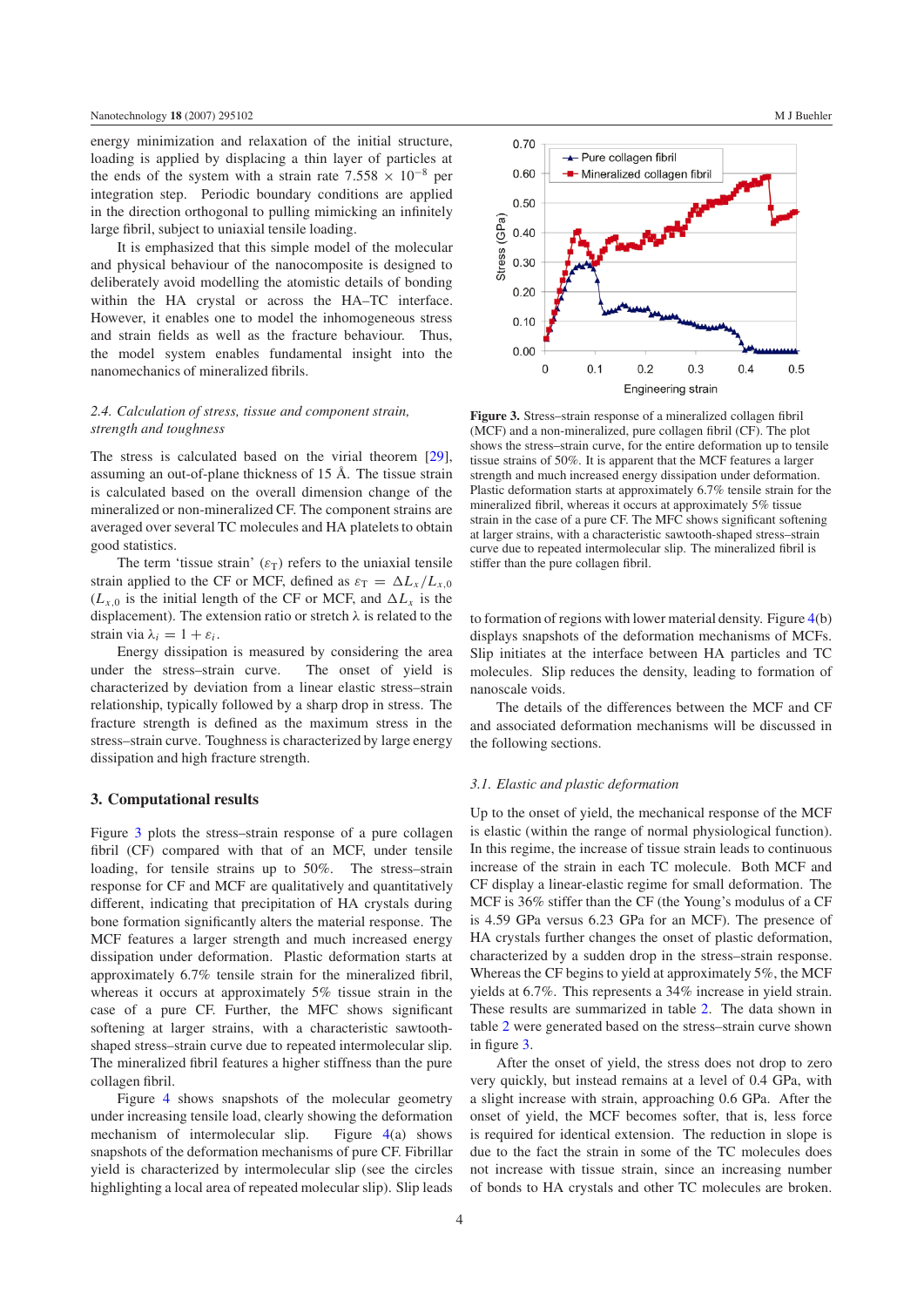#### Nanotechnology **18** (2007) 295102 M J Buehler

<span id="page-4-0"></span>

**Figure 4.** Molecular geometry of plastic deformation. Subplot (a): snapshots of the deformation mechanisms, pure CF, for increasing strain. Fibrillar yield is characterized by intermolecular slip (see the circles highlighting a local area of repeated molecular slip). Slip leads to formation of regions with lower material density. Subplot (b): snapshots of the deformation mechanisms, MCF, for increasing strain. Slip initiates at the interface between HA particles and TC molecules. Slip reduces the density, leading to formation of nanoscale voids.

When fracture occurs, all molecular bonds inside the MCF are broken, and the strains inside each component drop to zero.

Both CF and MCF yield by intermolecular slip. Repeated glide between TC molecules and between HA particles and TC molecules initiating by slip at the HA–TC interface enables a large regime of dissipative deformation after the beginning of yield. In the case of the MCF, larger stresses can be maintained after initiation of slip due to additional resistance to slip at the interface between the TC molecules and HA particles.

Mineralization of the CF leads to a factor of 2 increase in strength. Most importantly, mineralization leads to a five-fold increase in energy dissipation.

#### *3.2. Molecular mechanisms of deformation and toughening*

An analysis of the strain field within TC molecules and HA platelets reveals that the observations discussed in the previous section can be explained by molecular nanomechanical mechanisms, since mineralization significantly changes the strain distribution.

In pure CF, the tissue strain (applied strain) is always larger than the strain within TC molecules, reaching approximately 87% immediately before yield begins.

In MCF, the tissue strain and TC strain remain much closer during deformation, approaching similar strain levels at the onset of plastic deformation. This is due to the good adhesion between HA platelets and TC molecules, which hinders initiation of intermolecular slip. The HA phase carries

<span id="page-4-1"></span>**Table 2.** Quantitative comparison of the deformation and fracture properties of CFs and MCFs (tensile strains up to 50%).

| Property                                      | CF                                   | MCF                                                    | Ratio<br>value<br>MCF/CF |
|-----------------------------------------------|--------------------------------------|--------------------------------------------------------|--------------------------|
| Young's modulus<br>(small deformation)        | 4.59 GPa                             | 6.23 GPa                                               | 1.36                     |
| Yield strain                                  | 5%                                   | 6.7%                                                   | 1.34                     |
| Maximum stress                                | $0.3$ GPa                            | $0.6$ GPa                                              | 2                        |
| Failure mode                                  | Molecular<br>slip                    | Molecular<br>slip and slip<br>along HA-TC<br>interface | N/A                      |
| Energy dissipation                            | 3.83 GJ m <sup><math>-3</math></sup> | 19.48 GJ m <sup>-3</sup> $\approx$ 5                   |                          |
| Ratio of TC<br>strain versus<br>tissue strain | Approaches<br>87% at yield           | Approaches<br>100% at yield                            | 1.15                     |
| Ratio of HA<br>strain versus<br>tissue strain | N/A                                  | 11%                                                    | N/A                      |
| Size of fracture<br>process zone $\xi_{cr}$   | $\approx$ 150 $\mu$ m                | $\approx$ 200 $\mu$ m                                  | 1.33                     |

up to 11% of the tissue strain. Such large tensile strains correspond to a stress of several GPa.

Evidence for the molecular failure mechanisms of intermolecular slip is also found in experiment, as for instance shown in [\[23\]](#page-7-12).

#### *3.3. Comparison with experimental results*

The most direct comparison of our molecular simulation results can be done with a recent experimental study reported in [\[23\]](#page-7-12). We briefly summarize the main findings. By carrying out tensile tests of MCFs obtained from mineralized turkey leg tendon, it was shown that the stiffness increases continuously with increasing mineral content. It was shown that different mineralization stages correspond to stiffness values from 500 MPa (low mineral content) to 3 GPa (high mineral content). Further, the experiments revealed that the stress–strain behaviour shows a characteristic softening behaviour: an initial, rather stiff regime persists up to strains of approximately 3%, which is followed by a significant softening. The observed stress–strain response is reminiscent of a bilinear softening stress–strain behaviour.

The mechanical behaviour calculated based on the molecular model of MCF reported in this paper agrees with several observations made in experiment [\[23\]](#page-7-12). For example, the MCF yield strain is in somewhat close to experimental results (3% in experiment and 6.7% in simulation) [\[23\]](#page-7-12). Further, the reduced slope at large strains agrees qualitatively with experiment [\[23\]](#page-7-12).

The finding that Young's modulus increases is in qualitative accordance with experiment [\[23\]](#page-7-12) comparing mineralized and non-mineralized tendon CFs. Experimental results suggest a continuous increase in Young's modulus under mineralization, ranging up to a factor of 3 for high mineral content [\[23\]](#page-7-12).

Further, the finding that component strains are smaller than tissue strains are consistent with experiment in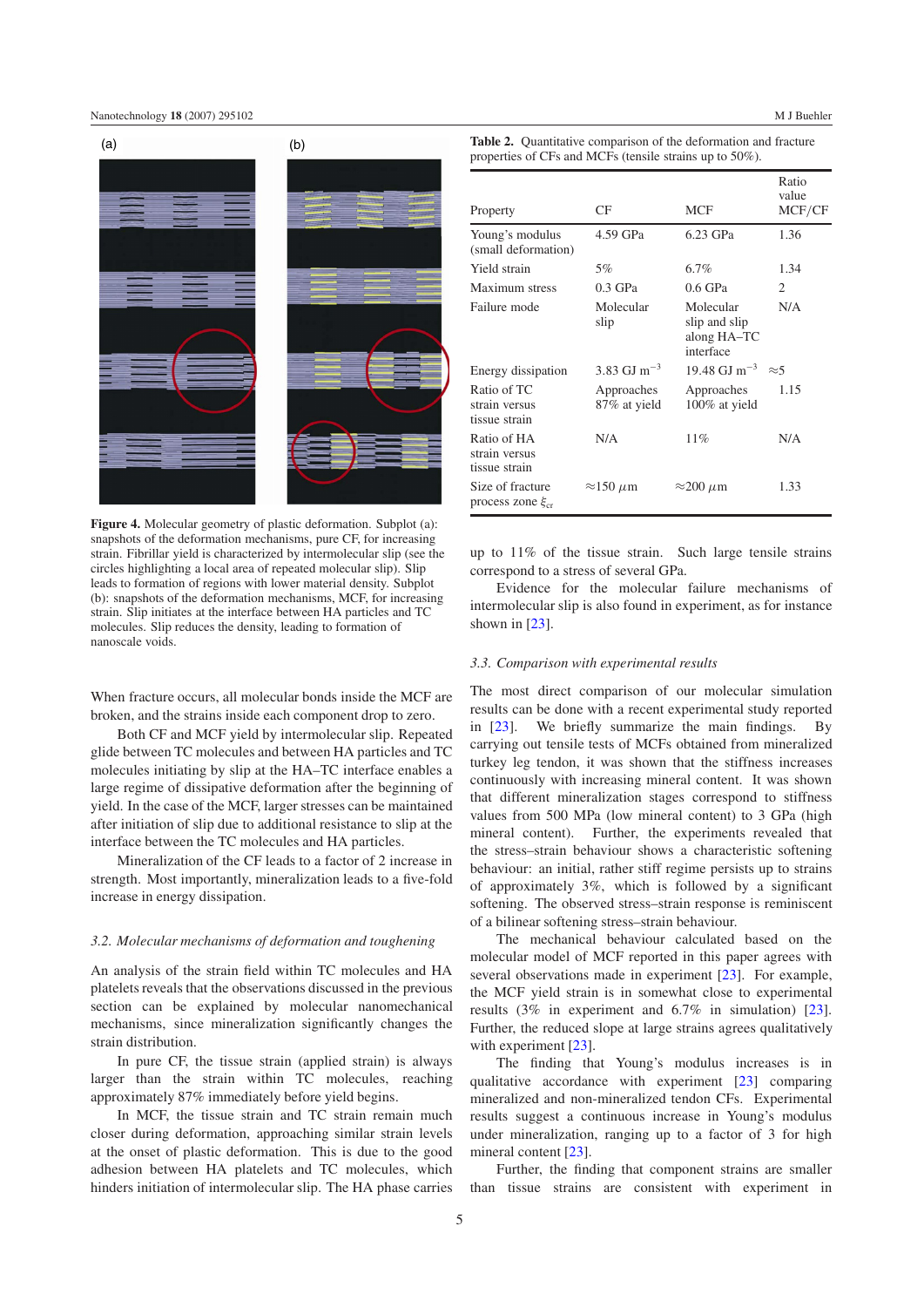bone [\[7,](#page-7-4) [27\]](#page-7-16) and tendon [\[30\]](#page-8-0), albeit these studies were carried out at larger scales. The results prove that this is also true at the smallest hierarchical scale of bone.

#### *3.4. Local yield protects the integrity of the entire structure*

The fracture process zone describes the geometric extension of the region around a crack-like flaw that undergoes plastic deformation when the specimen is loaded. For brittle materials, the fracture process zone is extremely small, limited to a few atomic distances. In ductile materials, the fracture process zone can become very large, approaching the specimen dimensions.

<span id="page-5-0"></span>The size of the plastic, dissipative zone for a crack oriented orthogonal to the alignment direction of TC molecules can be approximated as

$$
\xi_{\rm cr} \approx \frac{2\gamma E}{\sigma_{\rm max}^2},\tag{7}
$$

where  $\sigma_{\text{max}}$  is the maximum fracture stress,  $\gamma$  is the energy necessary to create a new surface, and *E* is Young's modulus. Equation [\(7\)](#page-5-0) shows that the size of the fracture process zone is proportional to the fracture surface energy. Thus increases in the dissipative work required to create two new surfaces lead to much larger plastic zones.

Based on the parameters for extracted from molecular simulation (numerical values for *E* and  $\sigma_{\text{max}}$  are given in table [2;](#page-4-1)  $\gamma = 11\,460 \text{ J m}^{-2}$ )  $\xi_{\text{cr}} \approx 400 \mu \text{m}$  for MCFs.

This length scale has another important implication: for any defect smaller than  $\xi_{cr}$ , fracture will not be controlled by the presence of this flaw. The material is insensitive to the presence of crack-like flaws below this characteristic defect dimension.

Notably, this length scale is of the same order of magnitude as small microcracks typically found in bone, with characteristic dimensions of several hundred micrometres in diameter [\[6\]](#page-7-19). It may also play a significant role in bone remodelling. Bone is remodelled in so-called basic multicellular units (BMUs), a combination of osteoclasts and osteoblasts forming small cavities inside the tissue. It has been shown that BMUs represent defects with dimensions of approximately 200  $\mu$ m, thus of similar orders of magnitude as  $\xi_{cr}$  [\[6,](#page-7-19) [31\]](#page-8-1). Thus the particular properties of MCF could be a vital component in allowing the presence of BMUs inside the tissue without compromising its strength.

Further, by limiting the dimensions of individual MCFs in the hierarchical structure, failure will occur homogeneously within each MCF, with plastic strains distributed over the entire geometry [\[19,](#page-7-9) [32\]](#page-8-2).

This analysis provides insight into how the particular MCF structure contributes to toughness by comparing a pure HA crystal. The surface energy of pure HA ranges from 0.3 to 1.6 J m<sup>-2</sup> (density functional theory calculations [\[33\]](#page-8-3)), leading to a rather small fracture process zone of the order of several nanometres. Thus any larger crack-like defect larger will lead to catastrophic failure. The estimate for  $\gamma$  of an MCF obtained from MD studies of a fibril is several orders of magnitudes higher. Even though the modulus is much reduced in comparing a pure HA crystal with the MCF, the significant increase in  $\gamma$  outruns the reduction in modulus. Further, the fact that  $\sigma_{\text{max}}$  is smaller further leads to increase in the length scale.

In comparison with a CF, the MCF has a larger fracture process zone due to an increase in  $\gamma$  as well as an increase in *E*. The effect of these two parameters exceeds the effect of a smaller  $\sigma_{\text{max}}$ .

## **4. Discussion**

The work overcomes the limitations of the existing models of bone by explicitly considering TC molecules interacting with HA phases, providing a physics-based material description that enables one to make direct links between molecular structure, topology and fracture behaviour. It is found that the nanostructural arrangement of the MCF is key to its mechanical properties, notably by allowing molecular slip as a major toughening mechanism.

In the following sections, implications of the findings for the understanding of bone formation and bone mechanics are discussed.

#### *4.1. Hierarchical toughening mechanisms*

Past research has revealed that toughening occurs at different scales [\[8,](#page-7-2) [10,](#page-7-6) [13\]](#page-7-20). Our studies and results from investigations at other length scales suggest that each level in the hierarchy of bone may be designed to provide optimal toughness, thus being capable of taking advantage of nanoscale molecular and crystal properties, at larger scales.

The behaviour discussed in this paper is qualitatively similar to that suggested by the sacrificial bond model [\[11\]](#page-7-7). However, the mechanism described here operates at a smaller length scale in bone's structural hierarchy, and has a different nanostructural origin; it is closely linked to the particular staggered molecular structure of the collagen fibrils and does not involve the presence of metal ions. It is found that at the level of individual MCFs, intermolecular slip is a major mechanism of dissipation (see, for instance, in figure [4\)](#page-4-0).

To enable this dissipation mechanism, the adhesion energy between HA crystals and TC molecules must be in a critical regime. This regime is characterized by the following condition: it must allow strengthening by making it more difficult to initiate molecular slip, but it must be small enough so that covalent bonds inside the tropocollagen molecules are not broken. Interface energies of the order of magnitude that allow for these deformation mechanisms correspond to ionic interactions across the TC–HA interface. Indeed, ionic interactions have recently been suggested based on NMR studies of a TC–HA interface in physiological bone [\[34,](#page-8-4) [35\]](#page-8-5).

Pure van der Waals (vdW) or H-bond interactions would lead to adhesion energies of approximately 0.01 J m<sup>-2</sup>. This would be insufficient to make MCFs stronger or increase the toughness, thus rendering the presence of minerals in the gap regions insignificant. In the other extreme case, increasing  $\gamma_{MF-TC}$  to values corresponding to covalent bonds ( $\gamma_{MF-TC}$ ) 1 Jm<sup>−</sup>2), the deformation mechanics changes so that plastic yield does not set in until TC molecule rupture occurs, leading to a shutdown of the toughening mechanism.

The large aspect ratio of the mineral platelets leads to large shear forces between the TC molecule and the HA crystal, since  $F_{\text{shear}} \sim A_c (A_c \sim L_c \text{ is the contact area between TC})$ and HA).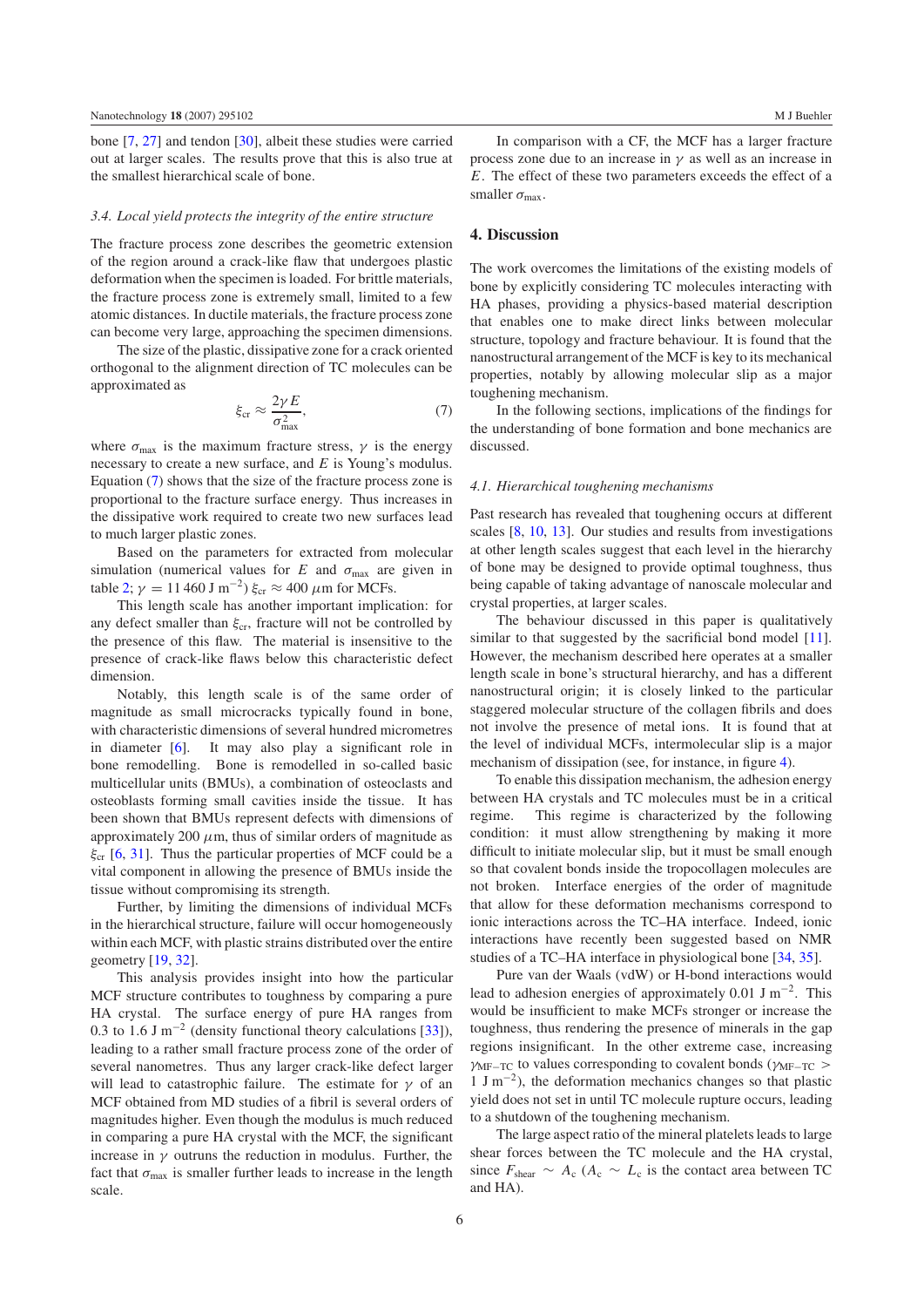The analysis of the strain distribution inside the MCF shows that the stress in HA platelets approaches several GPa. However, macroscopic HA crystals that break at 0.1% tensile strain and stresses as low as 65 MPa [\[7\]](#page-7-4). It was shown in earlier studies that by reducing the size of an HA crystal to dimensions below 30 nm, the strength of the crystal approaches the theoretical value, even under presence of cracks or other defects [\[13,](#page-7-20) [19\]](#page-7-9). Under flaw-tolerant conditions, the material does not sense the existence of defects and is thus capable of reaching its theoretical strength. Thus the flaw-tolerance concept could be a possible explanation for the fact that mineral platelets can sustain large stresses that approach 1 GPa, without fracturing.

#### *4.2. Molecular design scenarios*

Our model enables one to develop different design scenarios. As reported in a previous study [\[36\]](#page-8-6), high cross-link densities in a pure CF without HA phase make the material stronger, but lead to a brittle polymer with low toughness and low stiffness. Such behaviour is undesirable for the physiological role of bone.

As shown in the analyses reported in this paper, adding very stiff ceramic platelets inside the collagen fibril represents a strategy to insert high densities of covalent chemistry in order to make the material stiffer and stronger without compromising toughness. The addition of mineral platelets allows the material to yield under large load in order to protect the entire structure. The molecular role of HA platelets in MCFs thus appears to be related to the increase of the strength by providing a larger energy barrier against intermolecular slip. At the same time, the presence of HA platelets increases the dissipative nature of large-strain deformation of MCFs. Also, the molecular arrangement of MCFs allows one to achieve a good weight–strength efficiency, since the dominating protein phase is lighter than the HA phase.

As discussed in a previous study [\[21\]](#page-7-11), the length of TC molecules controls the mechanical behaviour of CFs, and we expect a similar behaviour for MCFs. Short TC molecules lead to reduced strength and MCFs may become rather brittle. Long tropocollagen molecules are vital to yield large toughness, as they provide a means to enable long deformation paths with large slipping inside the material. The physiological significance of toughness may explain why extremely long TC molecules in MCFs are a highly conserved molecular feature [\[1,](#page-7-0) [3,](#page-7-1) [5,](#page-7-3) [8,](#page-7-2) [37\]](#page-8-7). However, if the TC molecules become too long, utilization of the intermolecular 'glue' becomes inefficient [\[21\]](#page-7-11). As shown in an earlier study [\[21\]](#page-7-11), molecular lengths at approximately 200 nm provide the most optimal basis for CFs. Further analysis of the dependence of mechanical properties of MCFs on the TC molecule length is left to future studies.

The molecular toughening mechanism described in this work unifies controversial attempts of explaining sources of toughness of bone, as it illustrates that both crack tip mechanisms [\[14,](#page-7-5) [15\]](#page-7-21) and flaw tolerance concepts [\[19\]](#page-7-9) play a key role in the mechanical response of bone under extreme load.

In addition to mineralizing CFs, structural features at larger length scales of bone, the dependence of material

properties on time (e.g. via osteoblast and osteoclast cells [\[3\]](#page-7-1)), and extrafibrillar matrix properties [\[10\]](#page-7-6) are important for the macroscopic mechanical properties of bone. However, our results clearly show the significance of the nanoscale TC–HA patterning as a toughening mechanism at the nanoscale and microscale.

#### *4.3. Bone formation and tissue growth*

Our analysis shows that the particular properties of MCF allow it to tolerate cracks with dimensions of several hundred micrometres; this may be critical to enable the operation of basic molecular units (BMUs), which require the presence of small cavities inside the tissue, in the repair of bone [\[6\]](#page-7-19).

The mechanical properties of a scaffolding material can influence the growth rate and quality of the bone tissue [\[38\]](#page-8-8), providing evidence that not only chemical growth factors, but also the nano- and micromechanical material properties, play a role in tissue development.

Further, it has been shown that the presence of a stiff matrix directs stem cell differentiation towards osteoblasts [\[39\]](#page-8-9). Thus the increase in stiffness due to mineralization—as shown in figure [3](#page-3-0) and table [2](#page-4-1) —could be a critical aspect during the formation of nascent bone.

## **5. Conclusion**

The studies reveal that the mechanical properties of CF change significantly after mineralization. Whereas pure TC fibrils are soft and the HA minerals are stiff and extremely fragile, the stiffness of mineralized fibrils assumes intermediate values, but with much increased energy dissipation during deformation. Table [2](#page-4-1) summarizes the main effects of mineralization. Important structural features in MCFs and their effects on the mechanical behaviour are:

- The presence of HA crystals, to provide additional resistance against plastic deformation, to increase Young's modulus and the fracture strength.
- Adhesion forces between HA and TC remain weak enough, to allow for slip under large load instead of inducing fracture inside the TC molecules, but strong enough to provide significant strengthening.
- Characteristic nanoscopic dimensions, to utilize the intermolecular adhesion forces most efficiently.
- Further, as illustrated in a previous study [\[21\]](#page-7-11), the presence of long TC molecules in order to provide the basis for long deformation paths for high energy dissipation.

Modifications of the mechanical properties of CF under mineralization control the fracture properties of MCFs. Our analysis reveals that the particular constitutive behaviour of MCFs induces a crack tip mechanism known as plastic shielding, effectively increasing the toughness of the tissue. The concept behind this mechanism is to sacrifice a small part of the structure in order to rescue the integrity of the entire structure. The presence of large yield regions of the order of several hundred micrometres leads to a more equal stress distribution under loading and enables the operation of BMUs. In contrast, cracks in pure HA crystals lead to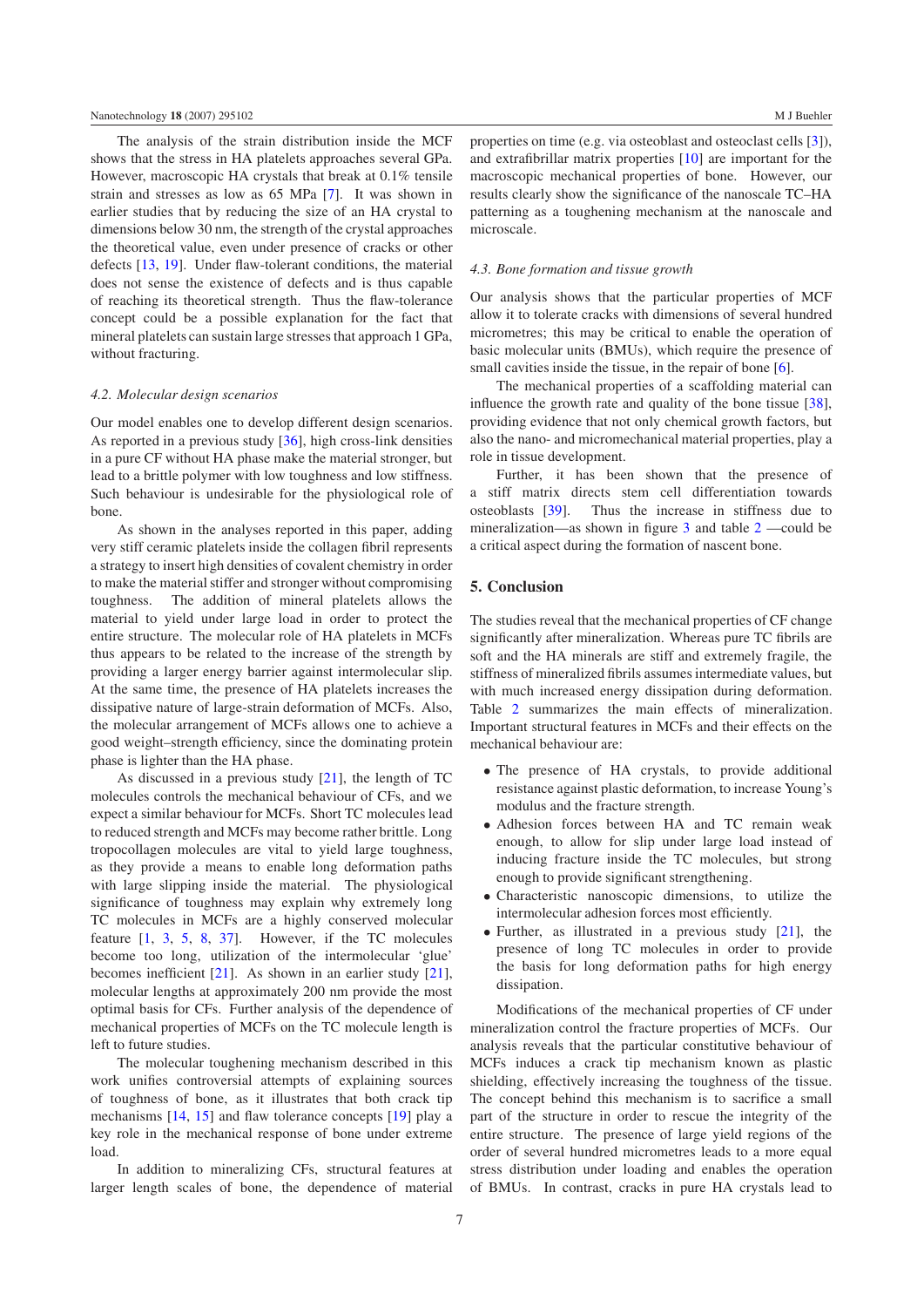potentially dangerous large stress concentrations around flaws. The concept of equal stress distribution is known as a driving force for topology and shape evolution of natural structures such as bone and trees. The results suggest that this appears to be a universal principle that also holds at the nanoscale.

Development of the yield region represents a toughening mechanism whose origin is intimately linked with molecular geometry and mechanisms, underlining the significance of nanostructure for bone properties. The results provide molecular-scale explanations of experiments that show an increase in yield stress [\[40\]](#page-8-10) and maximum fracture stress [\[41\]](#page-8-11), as well as failure strength [\[42\]](#page-8-12) with increasing mineral content.

An important trait of protein materials is that they display highly specific hierarchical structures, from nanoscale to macroscale. Some of these features are commonly found in different species and tissues; that is, they are highly conserved. Examples include alpha-helices, beta-sheets or collagen fibrils that represent universal building blocks forming the basis for diverse range of protein materials. In contrast, other features are highly specific to species or tissue types, such as tendon fascicles or beta-sheet nanocrystals in spider silk. Universal features in protein materials are most common at the nanoscale, as can be seen in examples such as the betastrand motif, alpha-helices or collagen fibrils. Structural diversity becomes more prominent at larger scales. Biological materials often feature a coexistence of universality and diversity. Universality is linked to robustness; diversity is linked to optimality. The collagen fibril motif—one of the most abundant protein structures found in biology—may be highly conserved since it provides a very robust means to achieve highly dissipative materials. Notably, instead of creating a multitude of distinct secondary protein structures, nature creates complexity through hierarchies and internal degrees of freedom that arise from the lower scale. Through applying hierarchies, nature keeps the opportunity to adapt systems without significantly changing their structure. The formation of hierarchical structures enables one to overcome the physical limitations of a scale-specific design space. By simultaneously adapting a multitude of structures at different length scales, it is possible to create materials whose properties by far exceed those of each constituent or those that could be reached at a single scale alone. Understanding the fundamentals of this trait of biological materials could lay the foundation for a new class of biomimetic materials in which precisely controlled hierarchical features are exploited to tailor their properties.

## **Acknowledgment**

<span id="page-7-0"></span>MJB acknowledges support from the National Science Foundation (NSF CAREER Award, program manager Dr Jimmy Hsia).

## <span id="page-7-1"></span>**References**

- [1] Currey J D 2002 *Bones: Structure and Mechanics* (Princeton, NJ: Princeton University Press)
- [2] Currey J D 2005 Materials science—hierarchies in biomineral structures *Science* **309** [253–4](http://dx.doi.org/10.1126/science.1113954)
- [3] Weiner S and Wagner H D 1998 The material bone: structure mechanical function relations *Annu. Rev. Mater. Sci.* **28** [271–98](http://dx.doi.org/10.1146/annurev.matsci.28.1.271)
- <span id="page-7-19"></span><span id="page-7-4"></span><span id="page-7-3"></span>[4] Jager I and Fratzl P 2000 Mineralized collagen fibrils: a mechanical model with a staggered arrangement of mineral particles *Biophys. J.* **79** 1737–46
- <span id="page-7-2"></span>[5] Fratzl P *et al* 2004 Structure and mechanical quality of the collagen–mineral nano-composite in bone *J. Mater. Chem.* **14** [2115–23](http://dx.doi.org/10.1039/b402005g)
- [6] Taylor D, Hazenberg J G and Lee T C 2007 Living with cracks: damage and repair in human bone *Nat. Mater.* **6** [263–6](http://dx.doi.org/10.1038/nmat1866)
- <span id="page-7-6"></span>[7] Gupta H S *et al* 2006 Cooperative deformation of mineral and collagen in bone at the nanoscale *Proc. Natl Acad. Sci. USA* **103** [17741–6](http://dx.doi.org/10.1073/pnas.0604237103)
- [8] Gupta H S *et al* 2005 Nanoscale deformation mechanisms in bone *Nano Lett.* **5** [2108–11](http://dx.doi.org/10.1021/nl051584b)
- <span id="page-7-7"></span>[9] Aizenberg J *et al* 2005 Skeleton of Euplectella sp.: structural hierarchy from the nanoscale to the macroscale *Science* **309** [275–8](http://dx.doi.org/10.1126/science.1112255)
- <span id="page-7-20"></span>[10] Fantner G E *et al* 2005 Sacrificial bonds and hidden length dissipate energy as mineralized fibrils separate during bone fracture *Nat. Mater.* **4** [612–6](http://dx.doi.org/10.1038/nmat1428)
- <span id="page-7-5"></span>[11] Thompson J B *et al* 2001 Bone indentation recovery time correlates with bond reforming time *Nature* **414** [773–6](http://dx.doi.org/10.1038/414773a)
- [12] Tai K, Ulm F J and Ortiz C 2006 Nanogranular origins of the strength of bone *Nano Lett.* **6** [2520–5](http://dx.doi.org/10.1021/nl061877k)
- <span id="page-7-21"></span>[13] Gao H  $\overline{J}$  2006 Application of fracture mechanics concepts to hierarchical biomechanics of bone and bone-like materials *Int. J. Fract.* **138** [101–37](http://dx.doi.org/10.1007/s10704-006-7156-4)
- [14] Nalla R K, Kinney J H and Ritchie R O 2003 Mechanistic fracture criteria for the failure of human cortical bone *Nat. Mater.* **2** [164–8](http://dx.doi.org/10.1038/nmat832)
- <span id="page-7-8"></span>[15] Nalla R K *et al* 2005 Fracture in human cortical bone: local fracture criteria and toughening mechanisms *J. Biomech.* **38** [1517–25](http://dx.doi.org/10.1016/j.jbiomech.2004.07.010)
- [16] Ritchie R O *et al* 2004 Characteristic dimensions and the micro-mechanisms of fracture and fatigue in 'nano' and 'bio' materials *Int. J. Fract.* **128** [1–15](http://dx.doi.org/10.1023/B:FRAC.0000040958.04896.43)
- <span id="page-7-9"></span>[17] Ritchie R O *et al* 2006 Fracture and ageing in bone: toughness and structural characterization *Strain* **42** [225–32](http://dx.doi.org/10.1111/j.1475-1305.2006.00282.x)
- <span id="page-7-10"></span>[18] Hansma P K, Turner P J and Ruoff R S 2007 Optimized adhesives for strong, lightweight, damage-resistant, nanocomposite materials: new insights from natural materials *Nanotechnology* **18** [\(4\)](http://dx.doi.org/10.1088/0957-4484/18/4/044026)
- <span id="page-7-11"></span>[19] Gao H *et al* 2003 Materials become insensitive to flaws at nanoscale: lessons from nature *Proc. Natl Acad. Sci. USA* **100** [5597–600](http://dx.doi.org/10.1073/pnas.0631609100)
- [20] Buehler M J 2006 Atomistic and continuum modeling of mechanical properties of collagen: elasticity, fracture and self-assembly *J. Mater. Res.* **21** [1947–61](http://dx.doi.org/10.1557/jmr.2006.0236)
- <span id="page-7-12"></span>[21] Buehler M J 2006 Nature designs tough collagen: explaining the nanostructure of collagen fibrils *Proc. Natl Acad. Sci. USA* **103** [12285–90](http://dx.doi.org/10.1073/pnas.0603216103)
- <span id="page-7-14"></span><span id="page-7-13"></span>[22] Buehler M J and Wong S Y 2007 Entropic elasticity controls nanomechanics of single tropocollagen molecules *Biophys. J.* **93** [37–43](http://dx.doi.org/10.1529/biophysj.106.102616)
- <span id="page-7-15"></span>[23] Gupta H S *et al* 2004 Synchrotron diffraction study of deformation mechanisms in mineralized tendon *Phys. Rev. Lett.* **93** [\(15\)](http://dx.doi.org/10.1103/PhysRevLett.93.158101)
- <span id="page-7-16"></span>[24] Allen M P and Tildesley D J 1989 *Computer Simulation of Liquids* (Oxford: Oxford University Press)
- <span id="page-7-17"></span>[25] Plimpton S 1995 Fast parallel algorithms for short-range molecular-dynamics *J. Comput. Phys.* **117** [1–19](http://dx.doi.org/10.1006/jcph.1995.1039)
- [26] Cuy J L *et al* 2002 Nanoindentation mapping of the mechanical properties of human molar tooth enamel *Arch. Oral Biol.* **47** [281–91](http://dx.doi.org/10.1016/S0003-9969(02)00006-7)
- <span id="page-7-18"></span>[27] Borsato K S and Sasaki N 1997 Measurement of partition of stress between mineral and collagen phases in bone using x-ray diffraction techniques *J. Biomech.* **30** [955–7](http://dx.doi.org/10.1016/S0021-9290(97)00044-4)
- [28] Buehler M J, Abraham F F and Gao H 2004 Stress and energy flow field near a rapidly propagating mode I crack *Springer Lecture Notes in Computational Science and Engineering* (Berlin: Springer) pp 143–56
- [29] Tsai D H 1979 Virial theorem and stress calculation in molecular-dynamics *J. Chem. Phys.* **70** [1375–82](http://dx.doi.org/10.1063/1.437577)